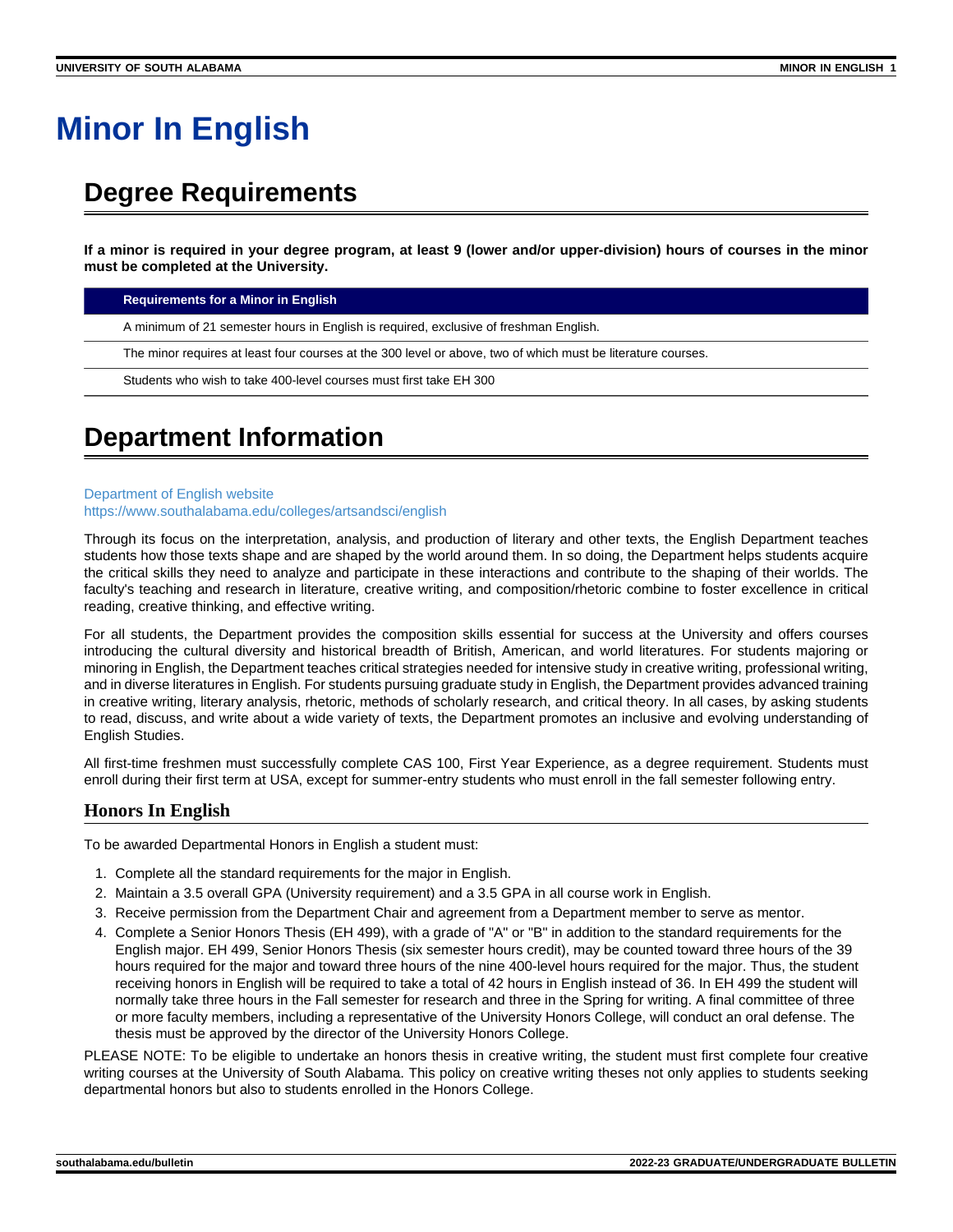### **The Accelerated Bachelor'S To Master'S Program In English (ABM)**

See Graduate School Bulletin for rules for all Accelerated Bachelor's to Master's Programs https://www.southalabama.edu/ bulletin/current/colleges-schools/graduate-school/index.html

#### **Program Description**

The USA accelerated bachelor's to master's (ABM) in English provides exceptional undergraduate students the opportunity to earn a bachelor's and master's degree at an accelerated pace in English. While still an undergraduate, ABM students may count up to 6 credit hours of graduate course work towards their graduate degree.

#### **Admission Procedures**

Prospective Students must:

- Have completed at least 90 credit hours
- Have completed at least 30 credit hours at USA
- Must have at least a 3.5 GPA in EH 300- and 400-level classes

Admission will be based on the applicant's meeting these criteria and the approval of the graduate program coordinator. Once admitted into the ABM program, students must maintain at least a 3.0 GPA and remain in good standing to progress into the graduate program.

#### **Program Procedures**

ABM students may begin taking graduate courses after completing at least 90 hours of undergraduate credit. Up to 6 hours can count toward both degrees (Bachelor's and Master's) if the courses are completed with grades of at least B. Courses with a grade of C can count toward the undergraduate degree but not the graduate degree. Courses with a grade below C cannot count toward the undergraduate or graduate degree. Upon completing the undergraduate degree, students will apply to the English Master's program. ABM students who are in good standing will be accepted into the English Master's program.

Completion of the English M.A. program requires successful completion of all requirements, including at least 36 graduate credit hours. Graduate credit taken while an undergraduate that is completed with at least the grade of B will be transferred into the Master's program upon acceptance and will apply toward the 36 hours required for the Master of Arts degree.

A student who withdraws or is dismissed from the ABM program may not count graduate coursework towards both degrees. Graduate courses for which an undergraduate student did not earn an "A" or "B" grade, may not be counted towards the graduate degree.

An ABM student must be a full-time student and must complete all degree requirements for the master's within three semesters of the semester in which they were admitted to the Graduate School. An exception for a fourth semester may be granted where an additional semester is required for final revisions to and submission of a defended thesis. Exceptions to the ABM policy are at the discretion of the Dean of the Graduate School.

#### **Graduate Studies**

The Master of Arts degree program in English is designed to meet the needs of students pursuing a terminal M.A. and of those planning to work toward the Ph.D. and a career in university teaching. The terminal M.A. serves such career tracks as junior college or secondary-school teaching and writing or editing in the business or corporate community. Creative writers find the degree meaningful in careers both in and out of the academic community since the M.A. provides guidance towards book publication and time to study successful literary texts.

#### **Requirements For Admission**

Students are admitted each semester. The following criteria supplement the Graduate School criteria (see Categories of Admission):

- 1. For the Literature Concentration, applicants normally have an undergraduate major or minor in English or at least 21 semester hours of course work in English beyond the freshman level, at least 12 of these hours in upper-division literature courses. For the Creative Writing Concentration, applicants normally have 15 semester hours of course work in English beyond the freshman level. Students lacking prior coursework can complete additional upper-division courses in English to strengthen their applications.
- 2. Applicants to graduate programs in Arts and Sciences typically have a minimum GPA of at least a 3.0 on all undergraduate work. In exceptional cases, applicants may be considered with at least a 2.5 GPA on all undergraduate